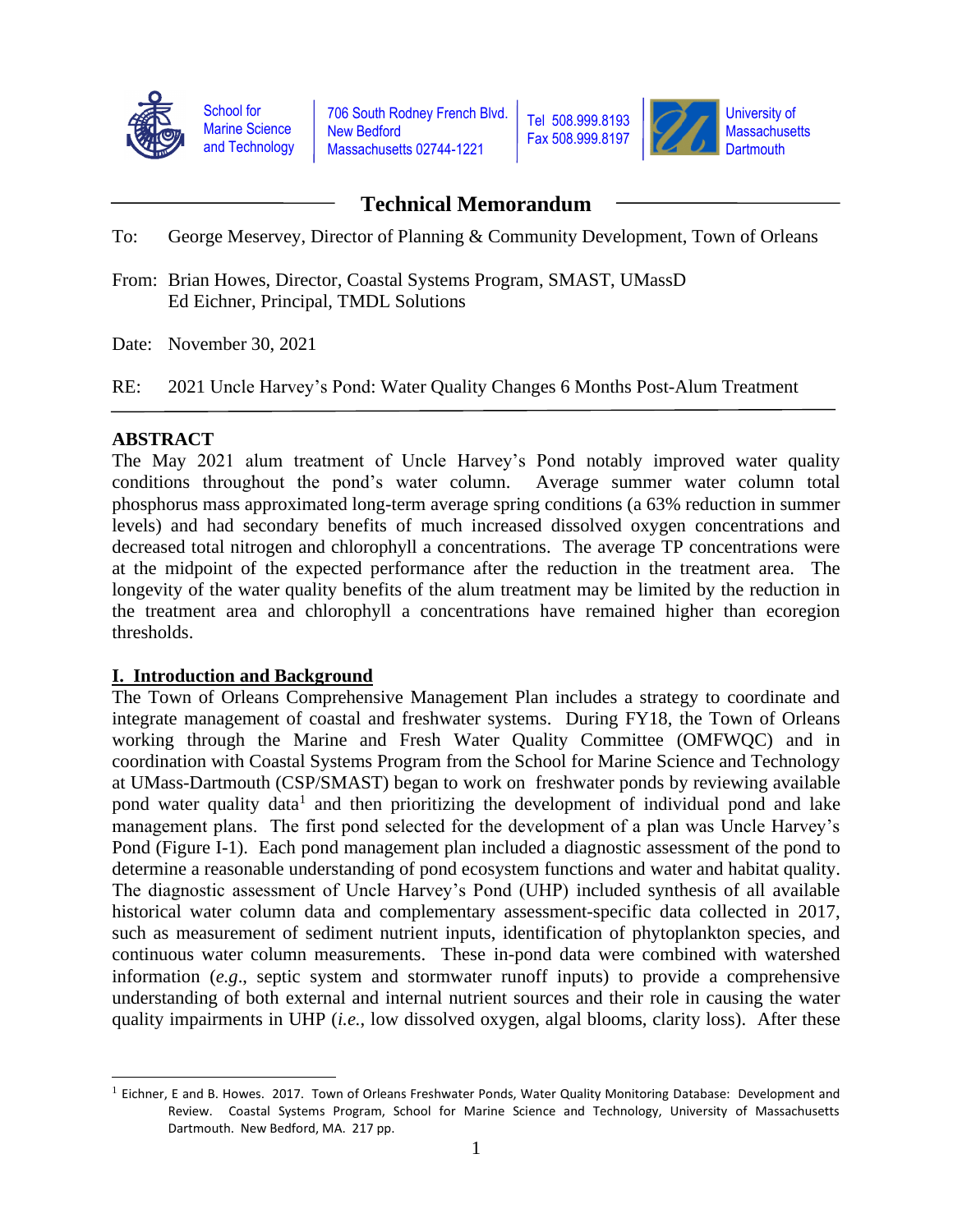ecosystem functions were reasonably established, management options were then developed to address the specific impairments in UHP.

The UHP Management Plan was completed in March 2018 following several OMFWQC discussions and public hearings to answer questions and gather comments.<sup>2</sup> The completed Plan recommended an in-pond alum treatment to immediately address impaired water quality and cyanobacteria algal blooms caused by high phosphorus concentrations and a watershed wastewater management strategy to address the long-term source of in-pond sediment phosphorus loads. The Town Select Board voted unanimously to forward an application for permitting of the alum treatment to the Town Conservation Commission (CC) in September 2020. In March 2021, the CC approved the Town's permit for an alum treatment of the pond and included monitoring requirements and two required reports: a 6 month report and a 1 year report. This Technical Memorandum is the required Uncle Harvey's Pond 6 month report.

The UHP Management Plan recommended an alum treatment area of 4.4 acres of the pond bottom (*i.e.*, all areas with a depth of 3 m or deeper); this bottom area was regularly exposed to anoxic conditions and, thus, would regularly add regenerated sediment phosphorus to the water column. Because UHP is not a Great Pond, town legal review recommended that the pond bottom be divided among adjacent properties based on their shoreline length and a central point in the pond watersheet. It was further recommended that each adjacent property owner would need to sign an affidavit consenting to the alum treatment of their piece of pond bottom. Two adjacent homeowners objected to the treatment and their portion of the pond bottom (~1 acre) was excluded from the alum application through the installation of curtains attached to floats at the pond surface and anchored to the pond bottom and the shoreline (Figure I-2).

## **II. Uncle Harvey's Pond Alum Treatment and Follow-up Monitoring**

The CC had two monitoring components required under their approval of the alum treatment: 1) monitoring of nutrient-related water quality conditions and 2) monitoring of dissolved aluminum levels in the pond. Based on discussions with the Town, Solitude Lake Management LLC (SLM), the firm conducting the alum application, was responsible for the aluminum monitoring, while CSP/SMAST was responsible for the nutrient-related water quality monitoring and providing the required reports.

Water quality samples were collected by both CSP/SMAST and SLM prior to the alum treatment to establish baseline conditions. SLM performed the alum treatment over two days (May 27 and May 28, 2021) and collected dissolved aluminum water quality samples before and after the treatment. CSP/SMAST collected water column readings and samples on May 25 and SLM collected an aluminum sample on May 14. SLM collected post-treatment aluminum samples four times in June and once in August. CSP/SMAST collected post-treatment profiles and water quality samples twice in June and then monthly in July through October.

Water quality conditions measured by CSP/SMAST just prior to the treatment (May 25) generally showed greater impairment than historical May readings. The May 25, 2021 water column was warmer than most past May readings and showed temporary stratification at 3 m

 $^2$  Eichner, E., B. Howes, and D. Schlezinger. 2018. Uncle Harvey's Pond Management Plan and Diagnostic Assessment. Town of Orleans, Massachusetts. Coastal Systems Program, School for Marine Science and Technology, University of Massachusetts Dartmouth. New Bedford, MA. 106 pp.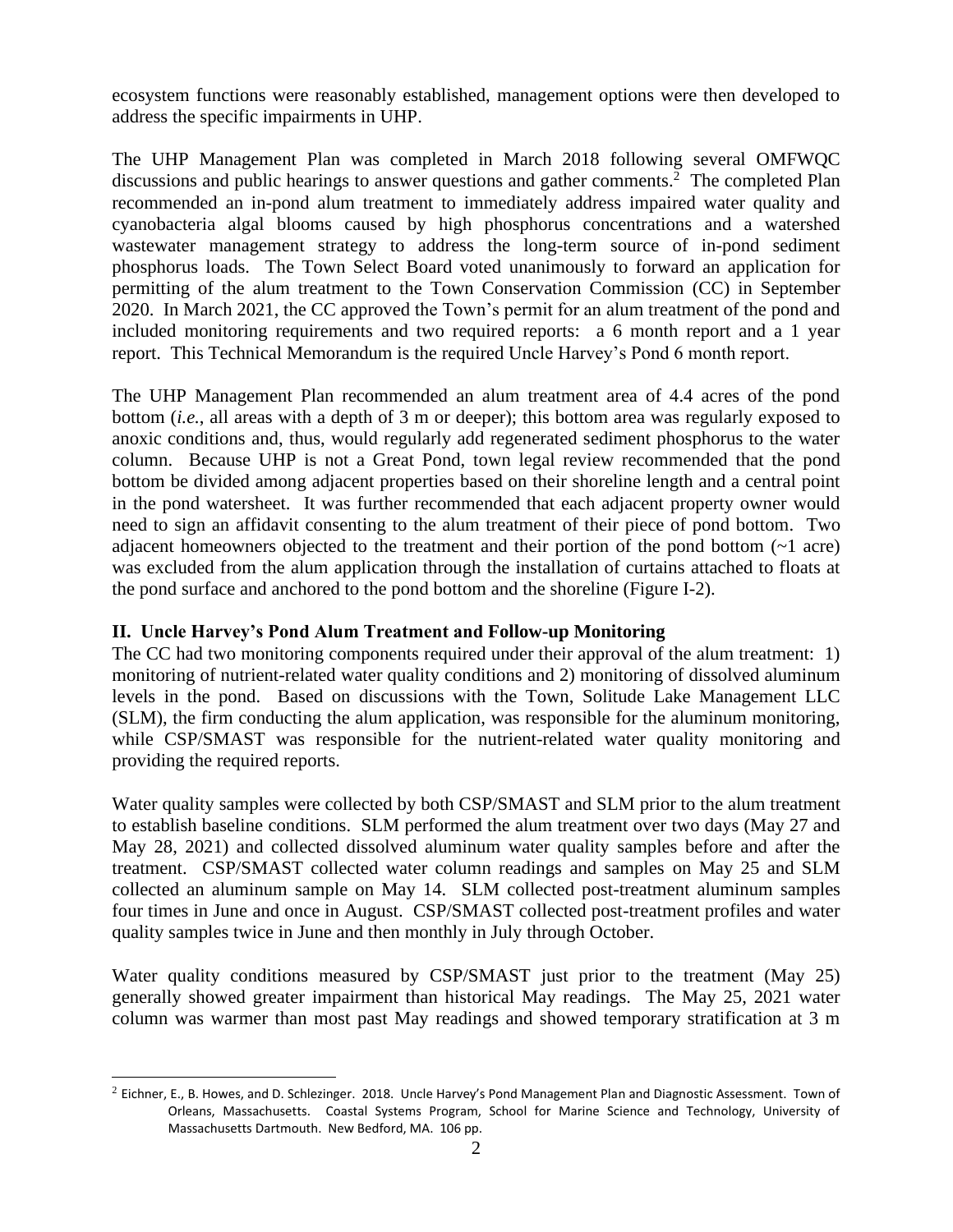(Figure II-1); temporary stratification has been noted in historical profiles.<sup>3</sup> As might be expected with stratification, the DO profile showed a pronounced high concentration bulge between 3 and 4 m depth due to phytoplankton photosynthesis and their utilization of high phosphorus concentrations in the deeper waters (see Figure II-1). DO saturations levels within the bulge at 3 m, 3.5 m, and 4 m were 110%, 113%, and 111%, respectively reflecting oxygen inputs from photosynthesis. Deep DO was greater than the MassDEP minimum  $(5 \text{ mg/L})$ . Water column total phosphorus concentrations in the May 2021 sampling were higher than any past May readings (see Figure II-1). Secchi clarity was 3.35 m, which is slightly lower than the average (3.52 m) from available historical spring readings.

The dissolved aluminum concentration measured by SLM on May 14 was less than the laboratory detection limit of 0.1 mg/L (Table II-1). The CC permit conditions included a provision that aluminum levels would be monitored weekly until pre-treatment concentrations were again measured. Water samples collected for aluminum analysis on June 2, June 7, June 22, June 30, and August 10 all had concentrations less than the initial 0.1 mg/L detection limit.

After the May 27/28 alum treatment, most water quality measures collected by CSP/SMAST showed notable improvement. Temperature readings generally showed enough similarity throughout the water column to maintain well-mixed conditions in most profiles; temporary stratification was measured in the June 11 and July 8 profiles (Figure II-2). None of the DO profiles had anoxic conditions and generally showed improvement compared to historical and average readings. The lowest DO concentration was 1.4 mg/L measured at 5 m depth in the August 9 profile, but this profile had DO concentrations at 4 m and 4.5 m that were higher than most of the historical readings at these depths (see Figure II-2). The high concentration DO bulge in the May 25 profile was not observed in the June 4 profile when temperature stratification was not present and the water column was mixed, but returned in the June 11 profile when stratification was re-established. None of the other 2021 profiles had temperature stratification or the high concentration DO bulge. Surface to 4 m depth DO concentrations in all 2021 profiles were above the MassDEP minimum. Improved DO readings are often a secondary benefit of the alum treatment, 4 although the mechanisms can vary from lake to lake (*e.g.*, lower organic matter production from reduced P, better clarity resulting in more photosynthesis, etc.).

The alum treatment significantly reduced water column total phosphorus (TP) concentrations especially in the near-sediment, deep waters. Alum treatments are designed to reduce internal pond phosphorus additions from sediments even if bottom waters are hypoxic or anoxic. In addition, water column phosphorus may be removed from the water column depending on the depth to the alum addition. In the May 25 pre-treatment measurements, water column TP concentrations averaged 28  $\mu$ g/L with a maximum reading of 37  $\mu$ g/L at the 4.5 m depth (see Figure II-1). After the treatment took place, water column TP concentrations on the individual dates averaged between 16.6 and 22.6  $\mu$ g/L. Highest individual TP sample readings (29.6  $\mu$ g/L) were recorded at shallow depths (*i.e.*, 0.15 m, 1 m) suggesting that they reflected recent watershed inputs rather than sediment inputs (Figure II-3). The deepest TP concentrations decreased throughout the sampling period (see Figure II-3). This decrease would be consistent with the full dose of the available alum settling from the water column.

 $^3$  Eichner, E., B. Howes, and D. Schlezinger. 2018. Uncle Harvey's Pond Management Plan and Diagnostic Assessment.

<sup>&</sup>lt;sup>4</sup> Smeltzer, E., R.A. Kirn and S.Fiske. 1999. Long-Term Water Quality and Biological Effects of Alum Treatment of Lake Morey, Vermont. Lake and Reservoir Management. 15(3): 173-184. DOI: 10.1080/07438149909354115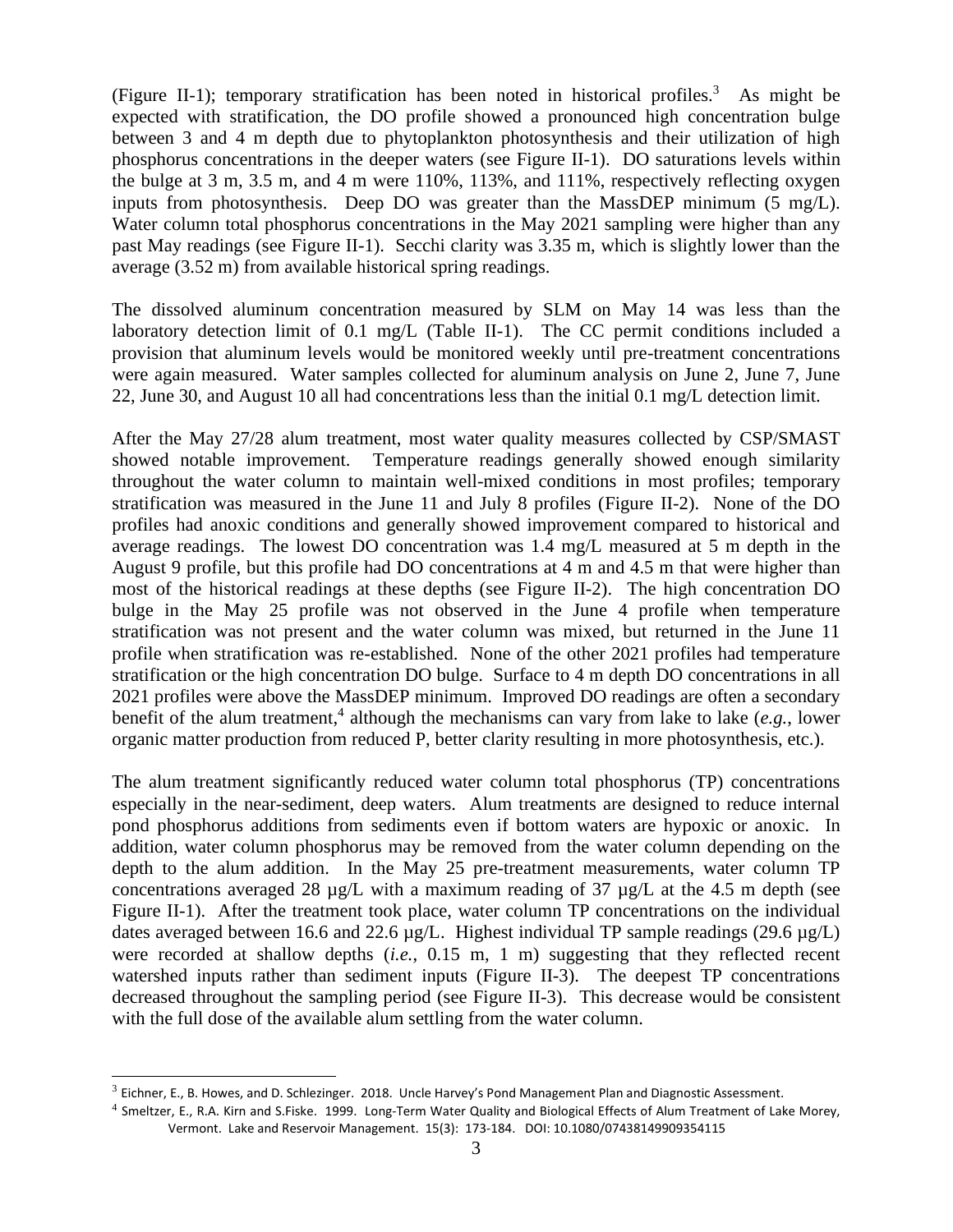Total nitrogen (TN) and chlorophyll concentrations also decreased after the alum treatment. May TN concentrations generally were lower than historical average Spring concentrations (Figure II-4). Average post-alum shallow and deep water column TN concentrations were 0.39 mg/L and 0.43 mg/L, respectively; much lower than the respective long-term (2001-2017) averages of 0.49 mg/L and 0.69 mg/L.<sup>5</sup> These reductions were likely due to improved deep DO conditions; prolonged anoxia will also cause enhanced regeneration of nitrogen from the sediments. N:P ratios continued to remain well above the Redfield ratio indicating that phosphorus continues to be the primary control of water quality even after the alum treatment. As would be expected given the post-treatment reduced TP and TN concentrations, chlorophyll a and total pigment concentrations were reduced throughout the 2021 summer and generally approximated average Spring concentrations (see Figure II-4). Average post-alum shallow and deep water column chlorophyll a concentrations were 7.2  $\mu$ g/L and 9.2  $\mu$ g/L, respectively, which are much lower than the respective long-term (2001-2017) averages of 11.0  $\mu$ g/L and 24.7  $\mu$ g/L.<sup>6</sup> It should also be noted that all but one of the chlorophyll a concentrations measured in 2021 (n=41) still exceeded the 1.7  $\mu$ g/L ecoregion threshold.<sup>7</sup>

The lower TP concentrations after the alum treatment resulted in a significantly reduced water column TP mass throughout 2021. UHP water column TP mass throughout the summer was comparable to average UHP mass in the Spring (Figure II-5). In the pre-treatment sampling, the TP in the water column was 2.8 kg, which was slightly higher than the 2012 to 2017 spring average of 2.0 kg. $8$  After the alum treatment, the 2021 water column TP averaged 2.0 kg. Summer maximum TP mass in 2012 to 2017 averaged 5.4 kg. Based on these comparisons, the alum treatment prevented 3.4 kg of TP from being released into the UHP water column from the sediments.

Based on the water quality results the alum treatment was successful at significantly reducing 2021 phosphorus release from the UHP sediments, but the anticipated impact was less than was projected based on the treatment area recommended in the UHP Management Plan. The UHP Management Plan recommended treating 4.4 acres or the entire sediment area subject to anoxia  $(i.e., \geq 3$  m depth). During the discussion of the potential reductions in the treatment area, Town staff asked CSP/SMAST to predict the potential impact of the projected removal of one acre from the 4.4 acre treatment area (Figure II-6). The reduced alum treatment area resulted in an average water column TP concentration of 19.9 µg/L or approximately the mid-point of the projected treatment range based on a 3.4 acre treatment area. This TP concentration is approximately double the 10 µg/L TP goal listed in the Management Plan. The lower performance of the alum treatment is linked to the reduction in the treatment area and will likely result in a reduction in the longevity of improved water quality conditions.

#### **III. Conclusions/Discussion**

The alum treatment of UHP was successful at reducing the sediment additions of TP to the water column and reducing water column TP throughout the 2021 summer. Average TP water column mass during the 2021 summer was 2.0 kg, which is a 3.4 kg reduction from the average summer maximum mass from 2012 to 2017. This 2021 average water column mass is the same as average Spring water column mass from 2012 to 2017. Secondary benefits were also measured

<sup>&</sup>lt;sup>5</sup> Eichner, E and B. Howes. 2017. Town of Orleans Freshwater Ponds, Water Quality Monitoring Database

<sup>&</sup>lt;sup>6</sup> Eichner, E and B. Howes. 2017. Town of Orleans Freshwater Ponds, Water Quality Monitoring Database

 $^7$  Eichner, E.M., T.C. Cambareri, G. Belfit, D. McCaffery, S. Michaud, and B. Smith. 2003. Cape Cod Pond and Lake Atlas. Cape Cod Commission. Barnstable, MA.

 $^8$  Eichner, E., B. Howes, and D. Schlezinger. 2018. Uncle Harvey's Pond Management Plan and Diagnostic Assessment.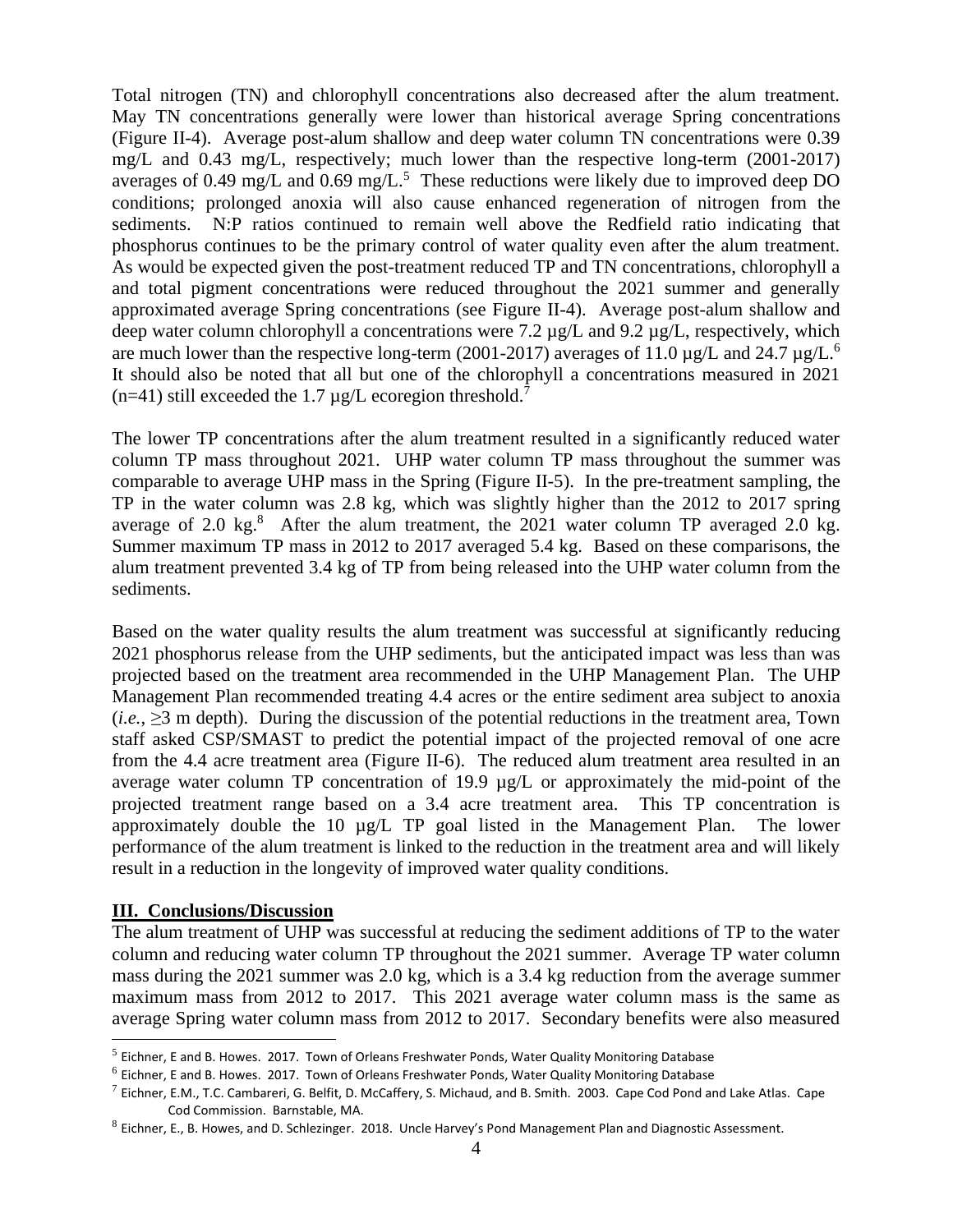in higher dissolved oxygen concentrations: a) all DO concentrations in depths to 4 m were above the MassDEP minimum and b) hypoxia was occasionally measured at 4.5 m and deeper readings, but no anoxia (<1 mg/L DO) was measured. The performance of the alum treatment was at the midpoint of what was expected based on the reductions in the treatment area. The reductions in the treatment area may also restrict the longevity of the alum treatment benefits.

The Management Plan recommended the alum treatment as an initial step toward addressing the water quality impairments in UHP with watershed wastewater management as an important complementary management action. The Town has been discussing this issue as part of additional phases of the Town Comprehensive Management Plan.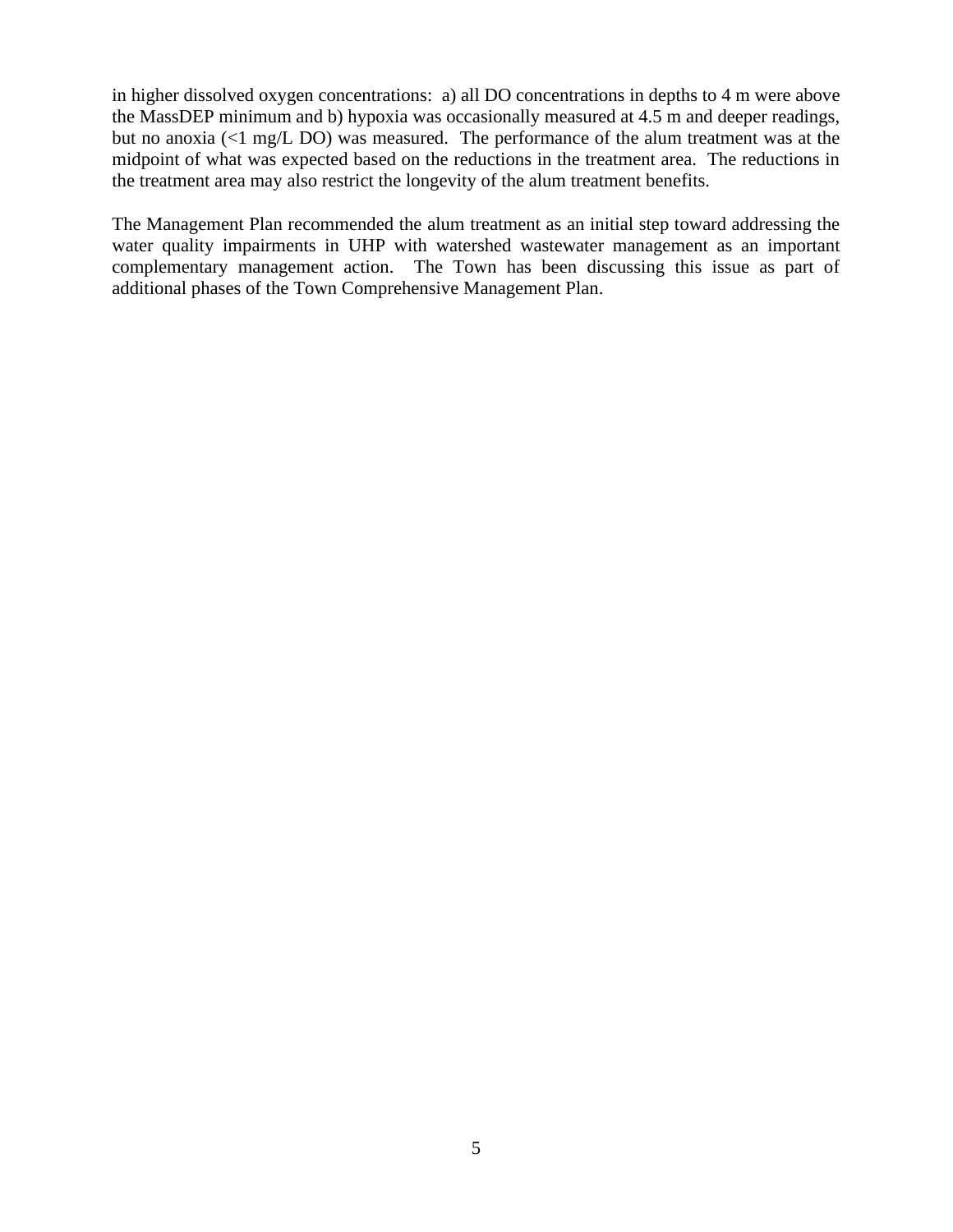

**Figure I-1. Uncle Harvey's Pond Locus.** UHP is a 7.5 acre pond located south of Pochet Road and east of Barley Neck Road. UHP is approximately 0.5 km east of Meetinghouse Pond (see inset).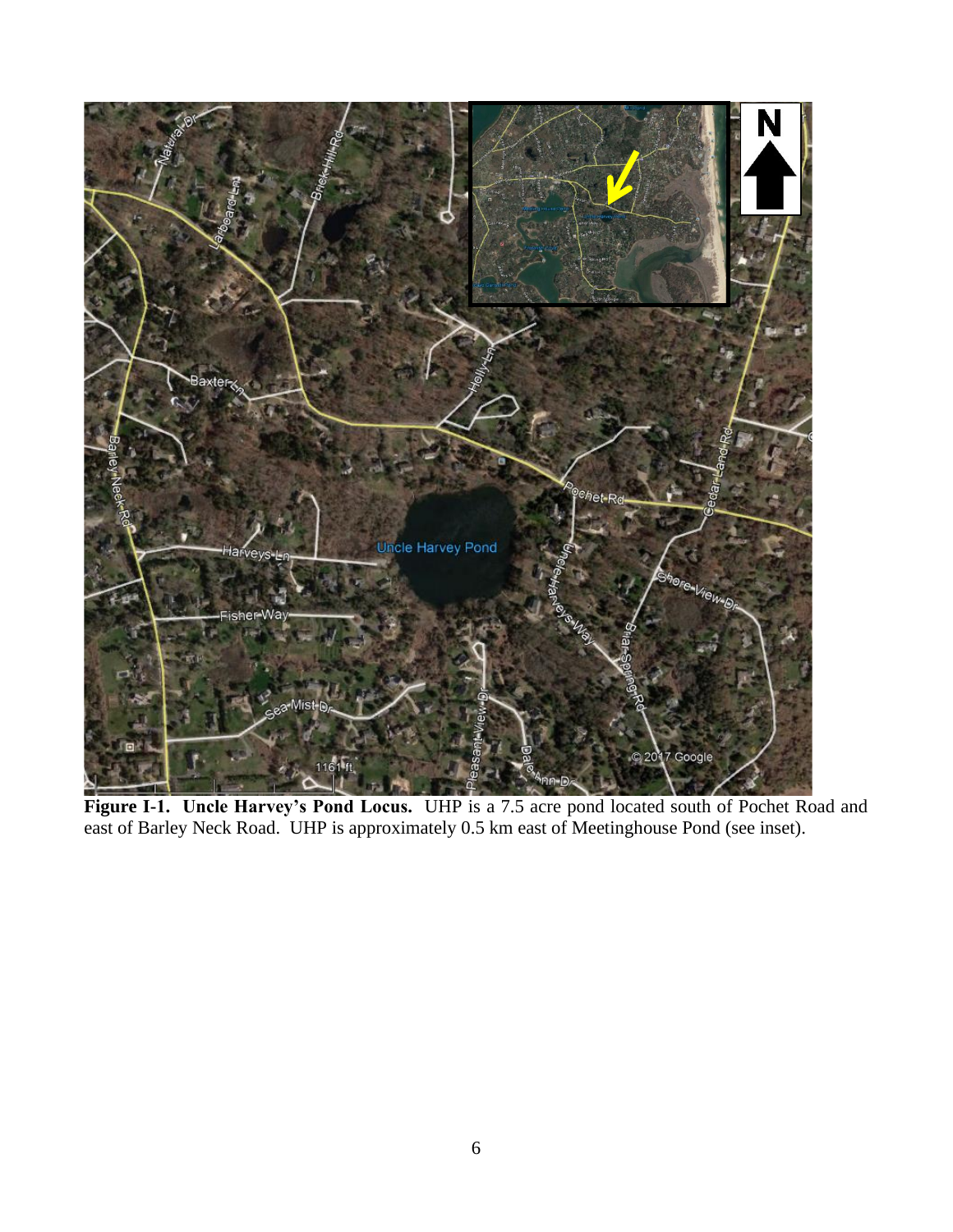

**Figure I-2. Uncle Harvey's Pond Alum Treatment Area.** Because UHP is not a Great Pond, the Town determined that ownership of the pond bottom was divided among adjacent parcels based on the length of pond shoreline and a central point in the pond. Two of the adjacent homeowners did not agree to the alum treatment and their portions of the pond bottom were separated from the rest of the pond through the installation of anchored curtains that extended from the pond surface to the bottom (shown in the inset picture). The final alum treatment area (green fill) was 3.4 acres or 1 acre less than recommended in the UHP Management Plan. Figure modified from SWCA figure submitted in the Town's Conservation Committee filing for the alum treatment.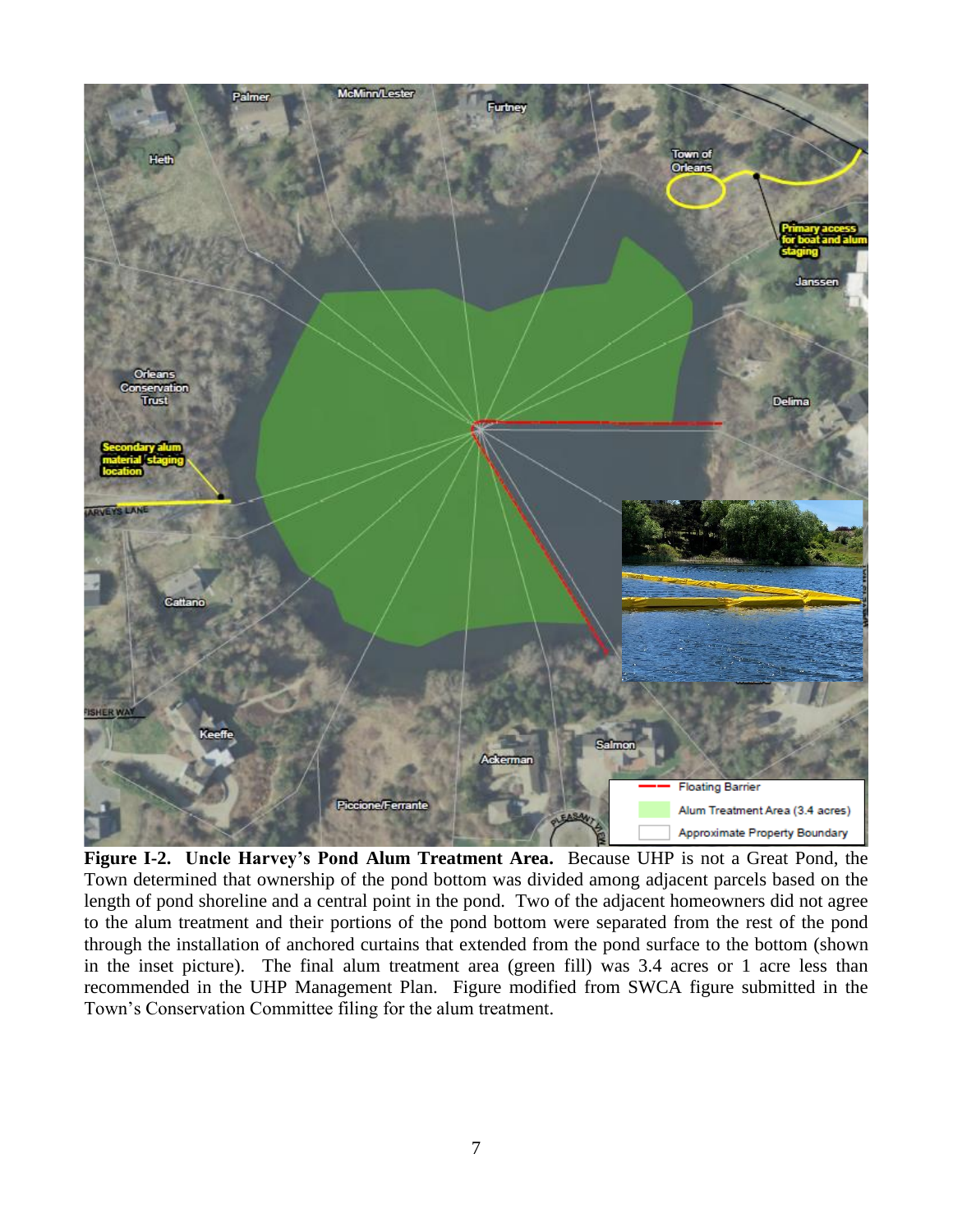

**Figure II-1. Pre-Alum Application Dissolved Oxygen, Temperature, and Total Phosphorus in Uncle Harvey's Pond.** Water samples and DO and temperature profiles were collected on May 25, 2021 before the alum application. May 2021 temperatures were warmer than most historical readings. May 2021 DO concentrations were lower than usual except for supersaturation concentrations between 3 and 4 m depths. May 2021 TP concentrations were higher than historical readings.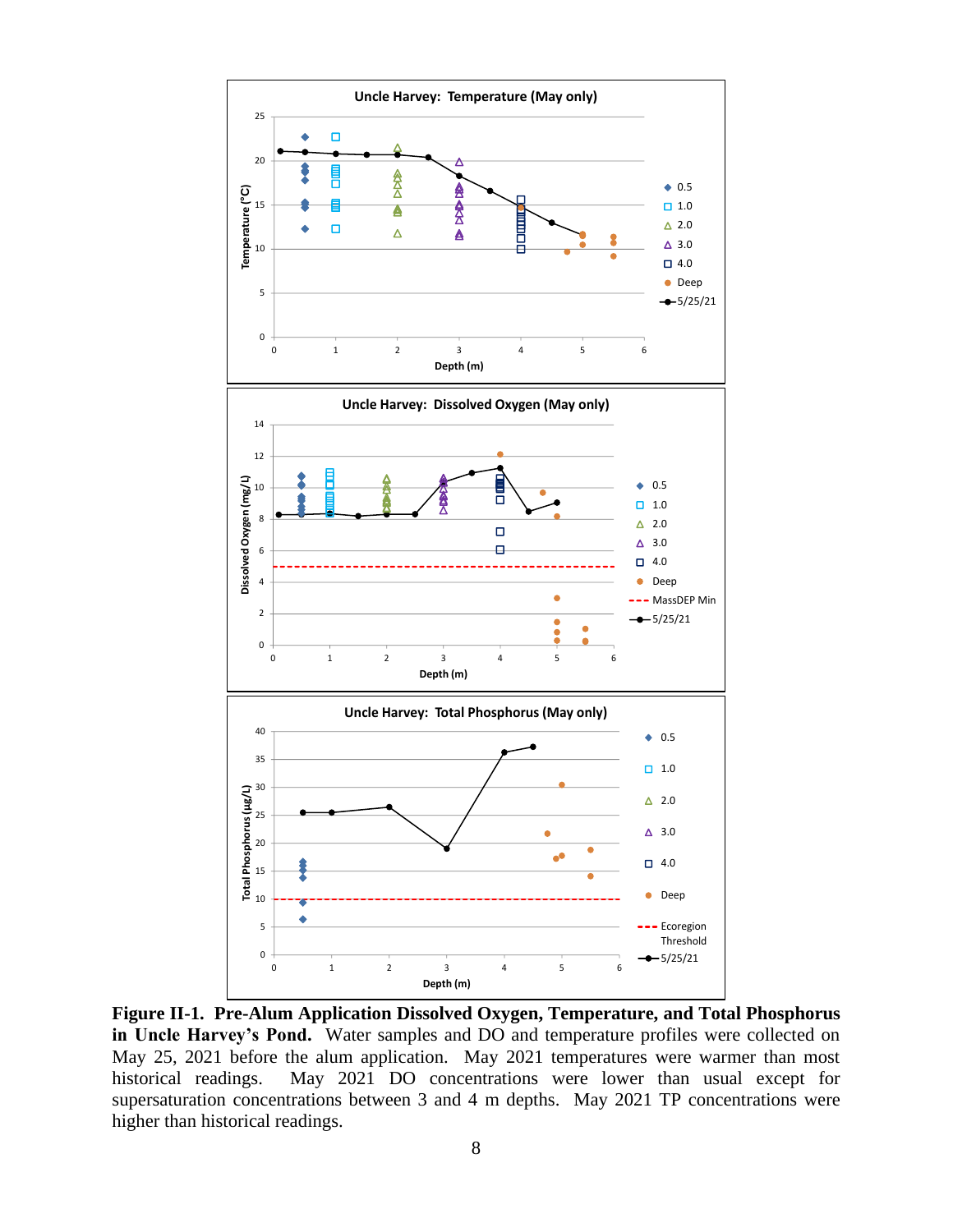

**Figure II-2. Uncle Harvey's Pond 2021 Temperature and Dissolved Oxygen Profiles**. Pre-alum application profiles were measured on May 25 and post-application profiles were measured on June 4, June 11, and then monthly from July through October. June 11 and July 8 temperature profiles showed temporary stratification conditions, but all other profile had insufficient temperature differences to prevent mixing of the whole water column. DO profiles showed notable improvement from historical readings. May 25 and June 11 profiles, both of which has temperature stratification, had DO concentrations well above atmospheric equilibrium (100% saturation) due to phytoplankton photosynthesis near the stratification layer boundary. All 2021 concentrations from the surface to 4 m were greater than the MassDEP minimum; anoxic concentrations (<1 mg/L) have been measured at depths as shallow as 3 m. Deep DO concentrations did not have anoxia in any of the profiles, but did have occasional hypoxia; 1.4 mg/L was the lowest measured DO concentration among the post-alum profiles.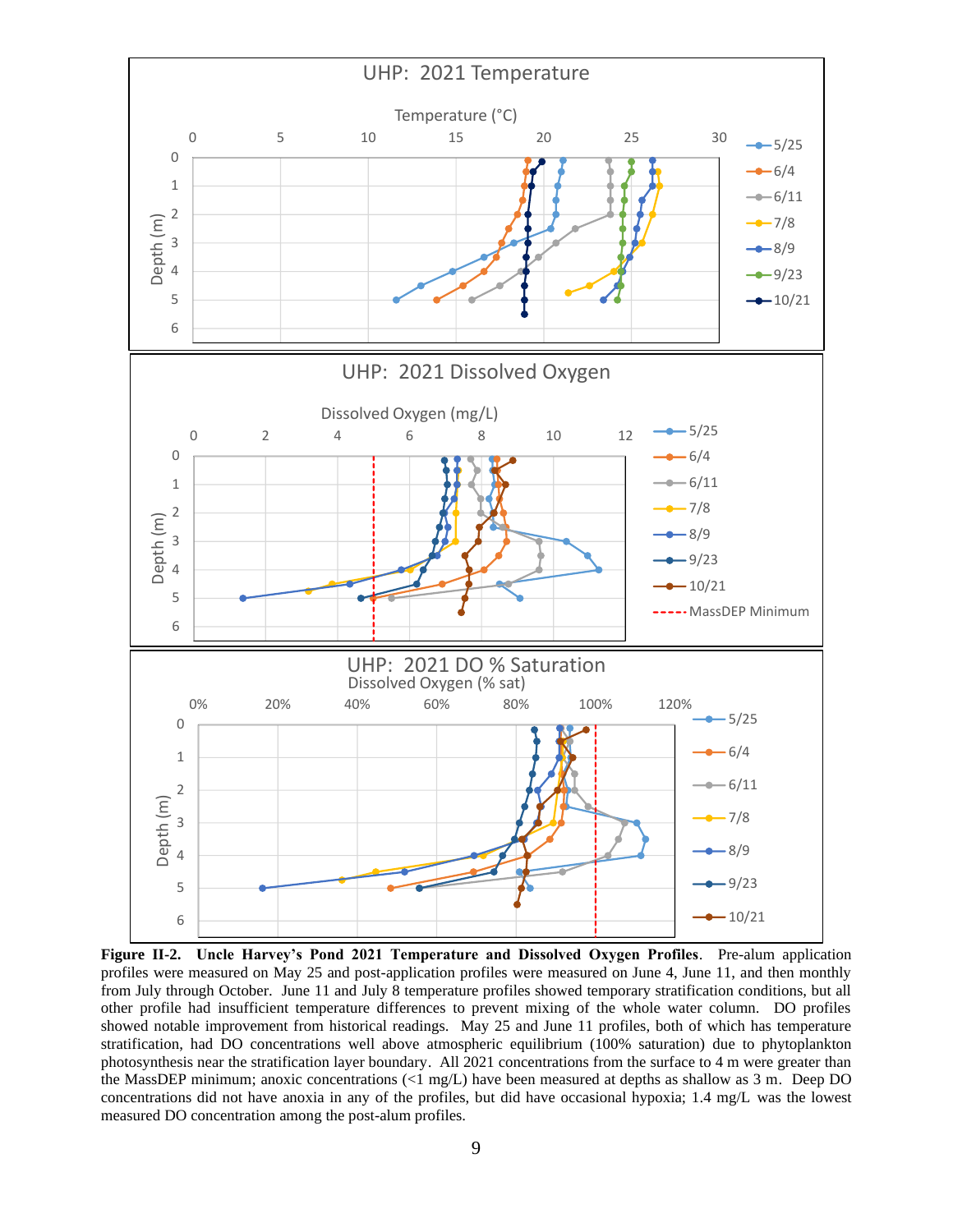

**Figure II-3. UHP 2021 Total Phosphorus Concentrations.** After the alum treatment, TP concentrations generally fluctuated close to Spring (April/May) averages. Average post-alum water column TP concentration was 19.9 µg/L. Deep TP concentrations decreased throughout the summer, likely due to settling of the alum on the bottom and subjecting the sediments to the full dose.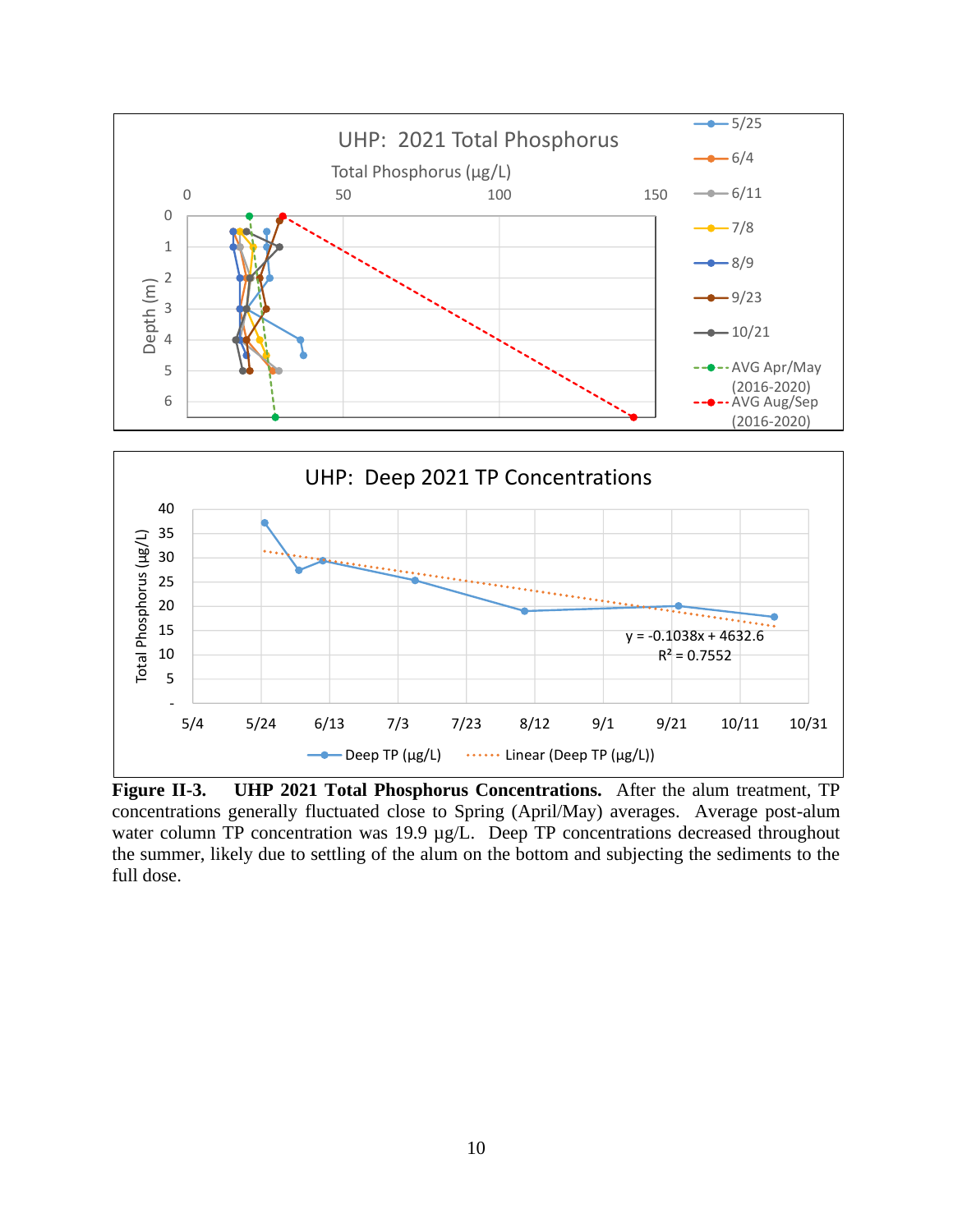

**Figure II-4. UHP 2021 Total Nitrogen, Chlorophyll a, and Total Pigment Concentrations.** After the May 25 alum treatment, TN, Chla, and total pigment concentrations generally fluctuated close to Spring (April/May) averages. Average post-alum shallow and deep water column TN concentrations were 0.39 mg/L and 0.43 mg/L, respectively, which are much lower than the respective long-term (2001- 2017) averages of 0.49 mg/L and 0.69 mg/L. Chlorophyll and total pigment concentrations also notably decreased after the alum treatment compared to long-term averages.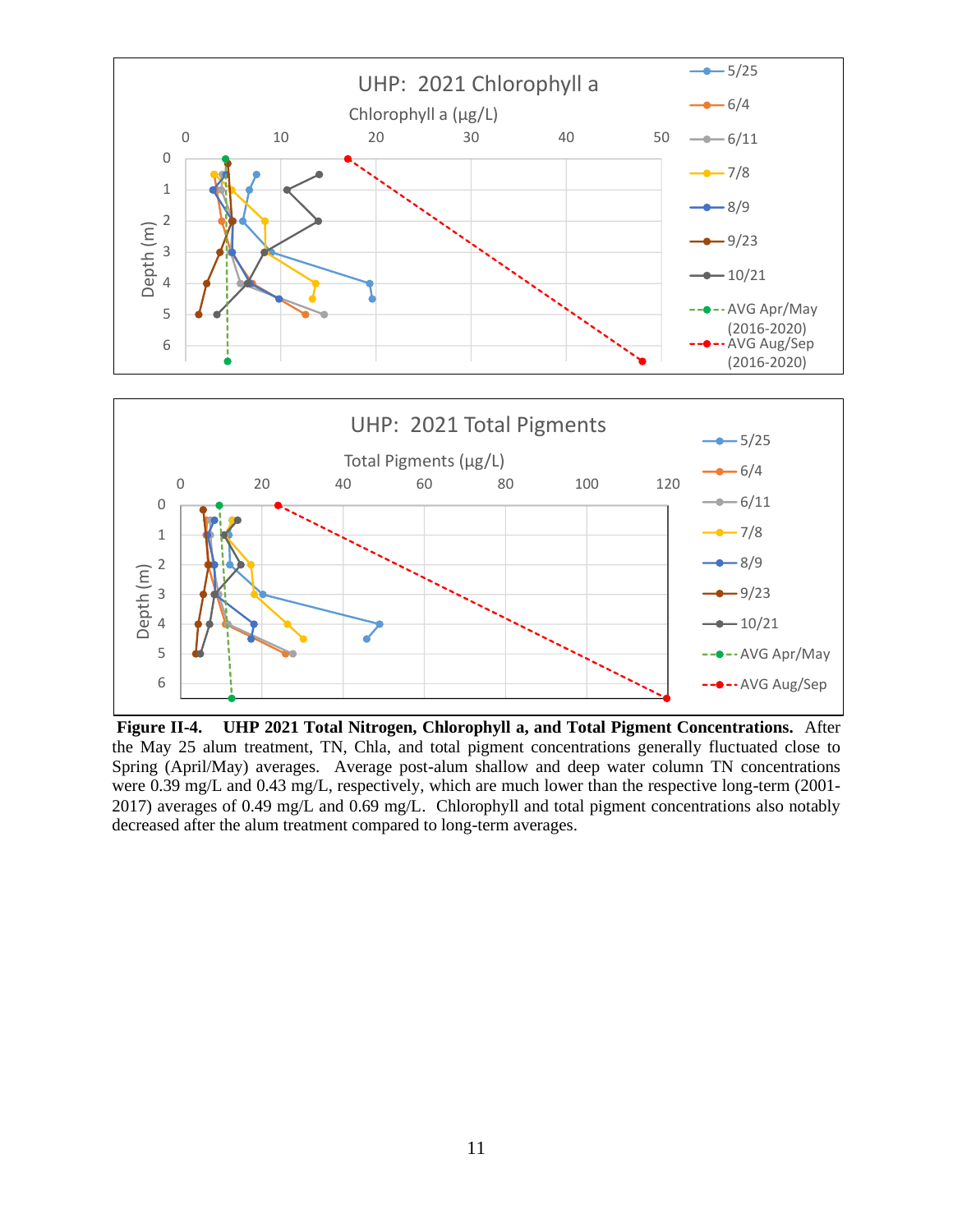

**Figure II-5. UHP 2021 Total Phosphorus Mass in the Water Column.** Using the volume of the pond and TP concentrations, staff determined the mass of phosphorus in the UHP water column on each of the sampling days. The May 25 mass was 2.8 kg, which was slightly greater than the 2012 to 2017 Spring average mass of 2.0 kg. TP water column mass averaged 2.0 kg during 2021 with a range of 1.7 kg to 2.4 kg. The 2012 to 2017 average of summer maximum water column masses was 5.4 kg. Based on these comparisons, the alum treatment prevented 3.4 kg of phosphorus from being released from the pond sediments into the water column in 2021.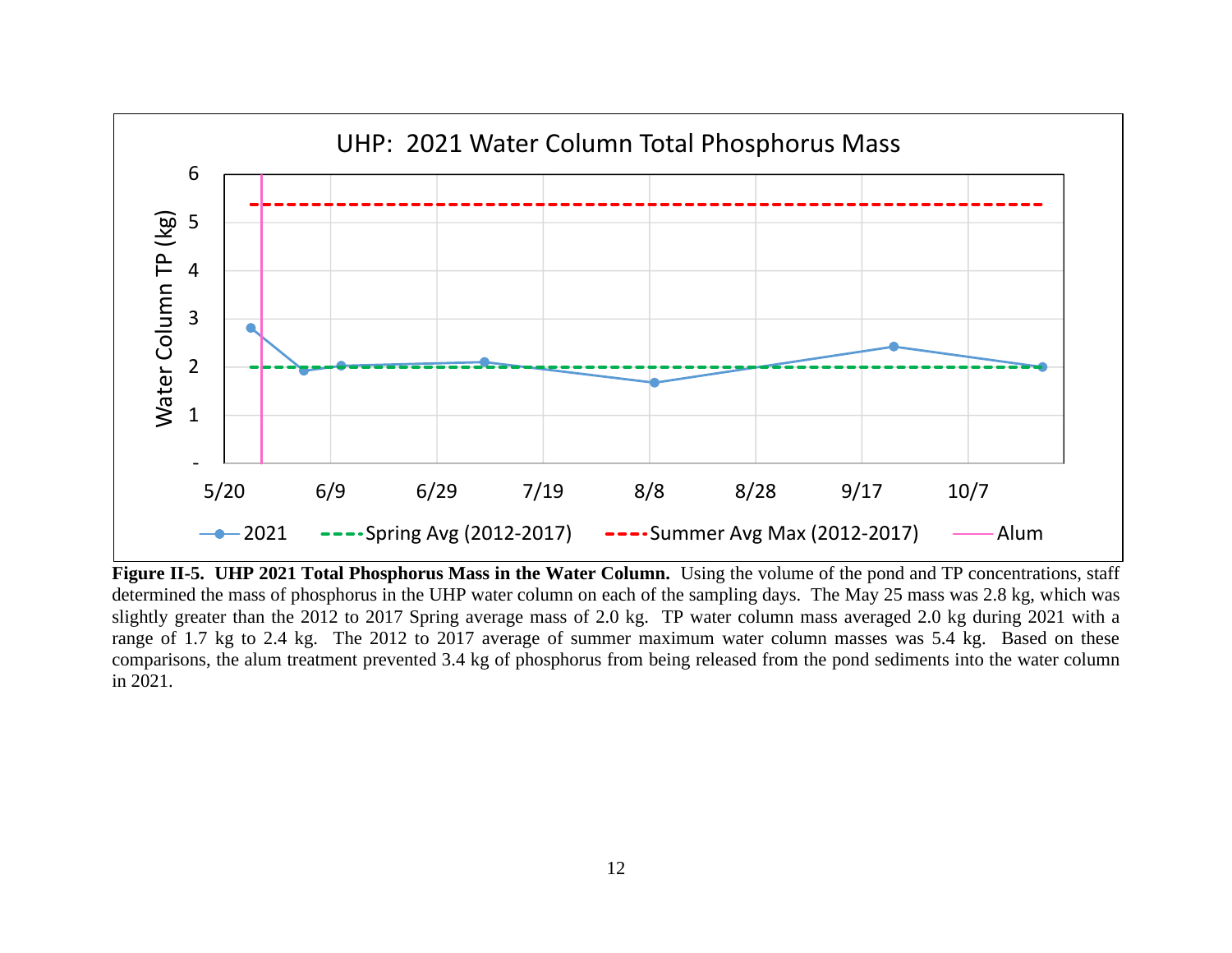

**Figure II-6. Prospective Performance Ranges for UHP Sediment Phosphorus Management.** The UHP Management Plan recommended treatment of 4.4 acres of the pond bottom with alum (~59% of the pond bottom). Review of the range of potential water column total phosphorus (TP) concentrations for the alum treatment was determined based on past applications. As a result of negotiations with adjacent property owners, the alum treatment area was reduced to 3.4 acres, which caused an increase in the range of expected TP concentrations after the application and increased the lower end of the range above the 10 µg/L TP goal recommended in the Management Plan. The resulting 2021 average water column concentration was 19.9 µg/L or approximately the mid-point of the projected treatment range based on a 3.4 acre treatment area. The decrease in area will likely decrease the longevity of the water quality benefits of the alum treatment.